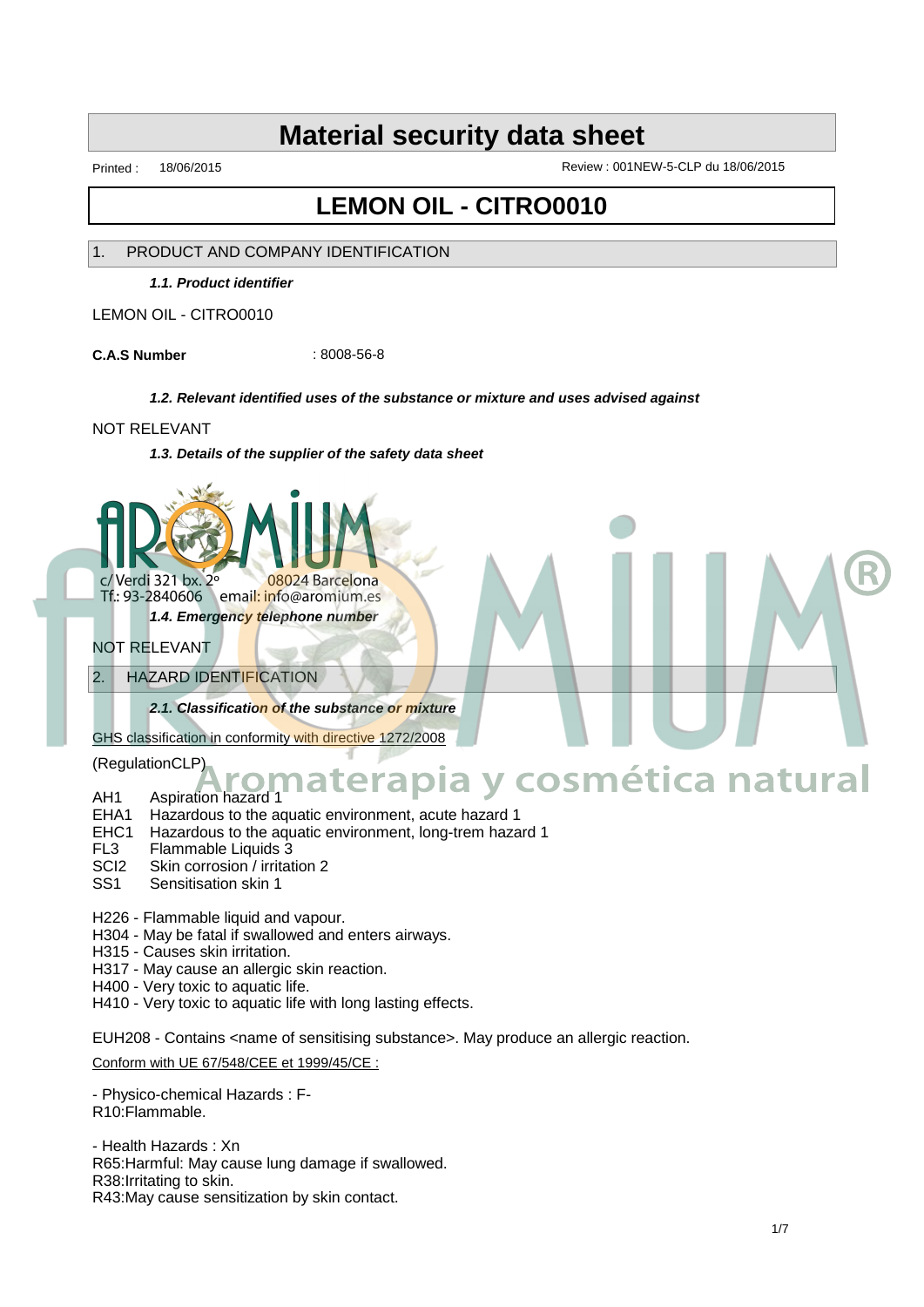LEMON OIL - CITRO0010

Printed : 18/06/2013 Review : 001NEW-5-CLP du 18/06/2013

**Aromaterapia y cosmética natural**

- Environnemental Hazards : N

R50-53:Very toxic to aquatic organisms, may cause long-term adverse effects in the aquatic environment

#### **2.2. Label elements**

GHS classification in conformity with directive 1272/2008

(RegulationCLP)

Warning mention : Danger

AH1 Aspiration hazard 1

EHA1 Hazardous to the aquatic environment, acute hazard 1

- EHC1 Hazardous to the aquatic environment, long-trem hazard 1
- FL3 Flammable Liquids 3<br>SCl2 Skin corrosion / irritat

SCI2 Skin corrosion / irritation 2<br>SS1 Sensitisation skin 1

Sensitisation skin 1

H226 - Flammable liquid and vapour.

- H304 May be fatal if swallowed and enters airways.
- H315 Causes skin irritation.

H317 - May cause an allergic skin reaction.

- H400 Very toxic to aquatic life.
- H410 Very toxic to aquatic life with long lasting effects.

P210 - Keep away from heat/sparks/open flames/hot surfaces. - No smoking.

- P233 Keep container tightly closed.
- P241 Use explosion-proof electrical/ventilating/lighting/.../equipment.

P242 - Use only non-sparking tools.

- P243 Take precautionary measures against static discharge
- P261 Avoid breathing dust/fume/gas/mist/vapours/spray.

EUH208 - Contains <name of sensitising substance>. May produce an allergic reaction.



Conform with UE 67/548/CEE et 1999/45/CE :

- Physico-chemical Hazards : F-R10:Flammable.

- Health Hazards : Xn R65:Harmful: May cause lung damage if swallowed. R38:Irritating to skin. R43:May cause sensitization by skin contact.

- Environnemental Hazards : N R50-53:Very toxic to aquatic organisms, may cause long-term adverse effects in the aquatic environment

S24:Avoid contact with skin. S37: Wear suitable gloves. S61:Avoid release to the environment. Refer to special instructions / Safety data sheets. S62:If swallowed, do not induce vomiting: seek medical advice immediately and show this container or label.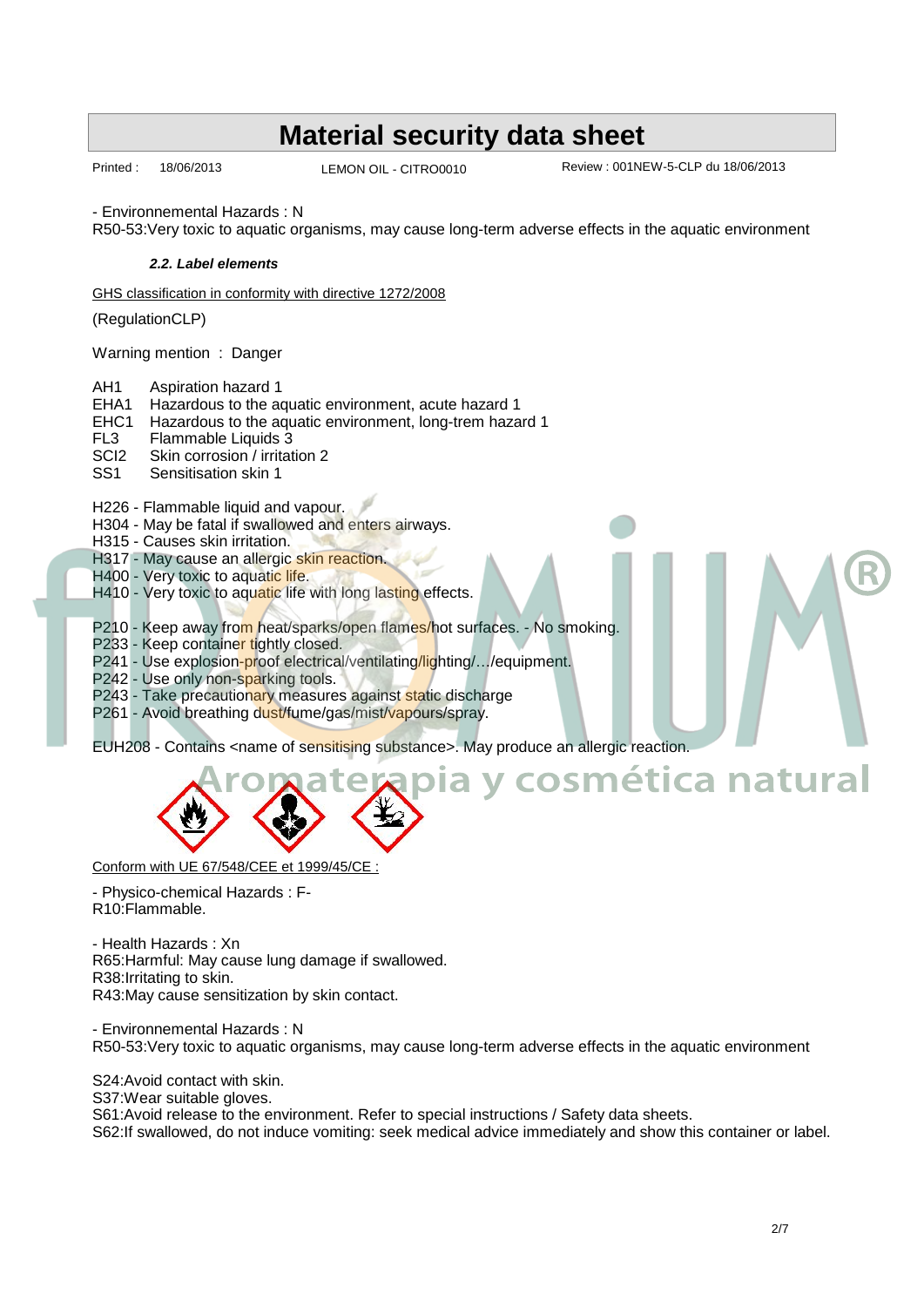LEMON OIL - CITRO0010

Printed : 18/06/2013 Review : 001NEW-5-CLP du 18/06/2013



**2.3. Other hasards**

# NOT RELEVANT

# 3. COMPOSITION / INFORMATION ON INGREDIENT

Component list :

#### **3.1. Substances**

| Material                                                                                                                                                            | C.A.S         | <b>EINECS</b> | <b>Risk Symbol</b>          | Classification<br><b>GHS</b>                                                  | Percent % |  |
|---------------------------------------------------------------------------------------------------------------------------------------------------------------------|---------------|---------------|-----------------------------|-------------------------------------------------------------------------------|-----------|--|
| d,l-Limonene                                                                                                                                                        | 5989-27-5     | 227-813-5     | N, Xi R10 R38 R43<br>R50-53 | AH1, EHA1, EHC1,<br>FL3, SCI2, SS1 -<br>H226, H304, H315,<br>H317, H400, H410 | $[70-75]$ |  |
| Pinene beta naturel                                                                                                                                                 | 18172-67-3    | 242-060-3     | F-, Xn R10 R43 R38<br>R65   | AH1, FL3, SCI2 -<br>H226, H304, H315                                          | $[10-15]$ |  |
| Terpinène Gamma                                                                                                                                                     | $99 - 85 - 4$ | 202-794-6     | F-, Xn R10 R65              | AH1, FL3 - H226,<br>H <sub>304</sub>                                          | $[10-15]$ |  |
| Citral                                                                                                                                                              | 5392-40-5     |               | 226-394-6 Xi R38 R43        | SCI2, SS1 - H315,<br>H <sub>317</sub>                                         | $[0-5]$   |  |
| 3.2. Mixtures                                                                                                                                                       |               |               |                             |                                                                               |           |  |
| <b>NOT RELEVANT</b>                                                                                                                                                 |               |               |                             |                                                                               |           |  |
| <b>FIRST AID MEASURES</b><br>4.                                                                                                                                     |               |               |                             |                                                                               |           |  |
| 4.1. Description of first aid measures                                                                                                                              |               |               |                             |                                                                               |           |  |
| <b>NOT RELEVANT</b>                                                                                                                                                 |               |               |                             |                                                                               |           |  |
| 4.2. Most important symptoms and effects, both acute and delayed<br>4.2. Most important symptoms and effects, both acute and delayed<br>$\bullet$ COSMÉtica natural |               |               |                             |                                                                               |           |  |
| <b>NOT RELEVANT</b>                                                                                                                                                 |               |               |                             |                                                                               |           |  |

#### **4.3. Indication of any immediate medical attention and special treatment needed**

**Contact with skin :** wash immediately and abundantly with water and soap.Rinse then with clear water. **Contact with eyes :** Abundant rinsing with water (15 minutes open eyelids) then washing with an ocular lotion standard Dacryoserum.In case of disorder, consult an ophtalmologist. **In the event of swallowed :** Not make vomit, maintain the patient at rest. Resort to the medical care. **Soiled clothing :** withdraw soiled clothing and re-use them only after decontamination.

## 5. FIRE FIGHTING

#### **5.1. Extinguishing media**

CO2, powder or water spray. Fight larger fires with water spray or alcohol resistant foam.

#### **5.2. Special hazards arising from the substance or mixture**

| <b>Flammability:</b> | The product is flammable             |
|----------------------|--------------------------------------|
| <b>Prévention:</b>   | Do not smoke. Do not use flame near. |

#### **5.3. Advice for firefighters**

Never use a direct stream of water.

## 6. ACCIDENTAL RELEASE MEASURES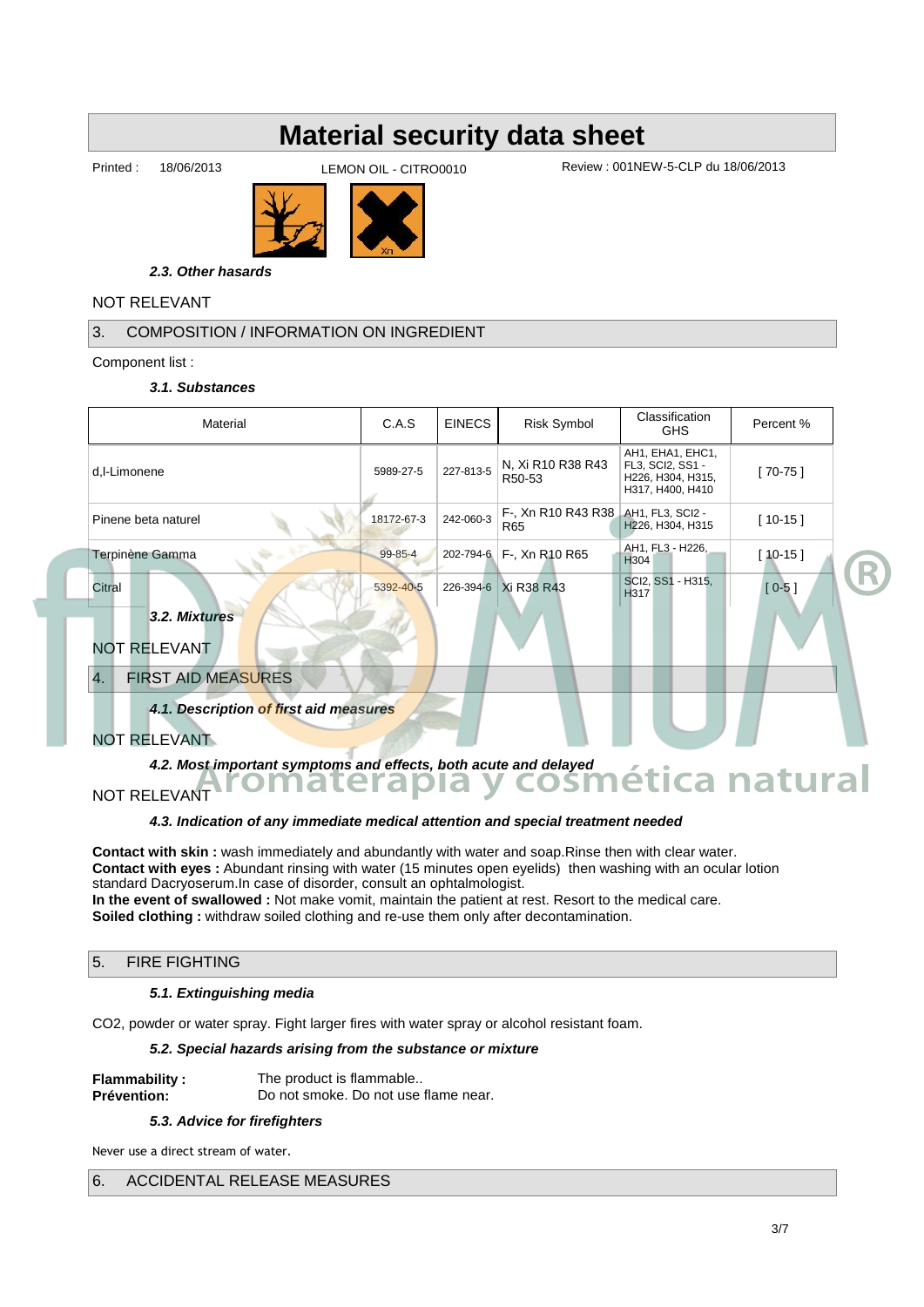LEMON OIL - CITRO0010

Printed : 18/06/2013 Review : 001NEW-5-CLP du 18/06/2013

**6.1. Personal precautions, protective equipment and emergency procedures**

Use appropriate personal protective equipment during clean-up**.**

#### **6.2. Environmental precautions**

Do not allow to enter sewers/ surface or ground water.

#### **6.3. Methods and material for containment and cleaning up**

Absorb with liquid-binding material (sand, diatomite, acid binders, univers*al binders, sawdust).*

#### **6.4. Reference to other sections**

#### NOT RELEVANT

#### 7. HANDLING AND STORAGE

#### **7.1. Precautions for safe handling**

Close packing after use. Reproduce labelling if transfer in another container.

#### **7.2. Conditions for safe storage, including any incompatibilities**

-Avoid any useless exposure. Keep aways from food and drinks.

-Preserve only in the container of origin in a fresh place and broken down well. Keep the containers closed out of their use.

-Do not leave it near heat source, direct rays of the sun

#### **7.3. Specific end use(s)**

Wash the hands and any other zone exposed with soap and water before eating, drinking, to smoke and before leaving work.

8. EXPOSURE CONTROLS / PERSONAL PROTECTION

# **8.1. Control parameters a l'errapia y cosmética natural**

#### NOT RELEVANT

#### **8.2. Exposure controls**

**General protective and hygienic measures:** Avoid skin and eyes contact. Keep away from foodstuffs, beverages and feed.Wash hands before breaks and at the end of work.

#### **Personal Protection :**

-Hands protection : Protection not required if a good ventilation is maintained.

-Eyes protection : Protection not required if a good ventilation is maintained. -Respiratory protection : Protection not required if a good ventilation is maintained. -Ingestion : Do not use, dreak and smoke during use.

#### 9. PHYSICAL AND CHEMICAL PROPERTIES

#### **9.1. Information on basic physical and chemical properties**

| Relative density (d20/20): | [0.849:0.858]                  |
|----------------------------|--------------------------------|
| Refractive index at 20 C : | [1.473:1.476]                  |
| Angular rotation $( )$ :   | $[+57; +66]$                   |
| Color:                     | pale yellow to green-yellowish |
| Appearence:                | liguid                         |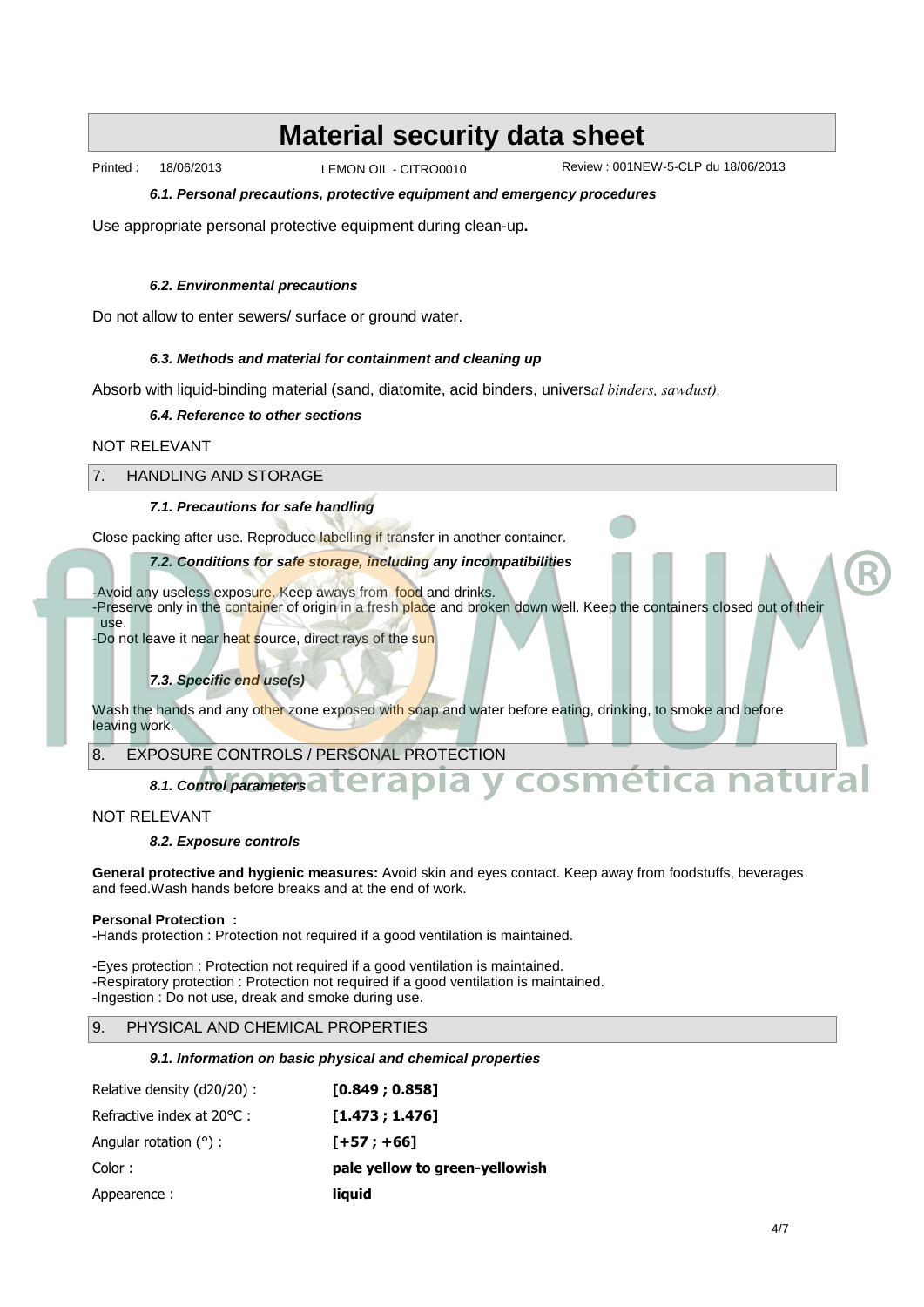LEMON OIL - CITRO0010

Printed : 18/06/2013 Review : 001NEW-5-CLP du 18/06/2013

Odor : *fruity, pleasant* 

Flash point : **53∞ C**

### **9.2. Other information**

NOT RELEVANT

10. STABILITY AND REACTIVITY

**10.1. Reactivity**

·**Dangerous reactions :** No dangerous reactions known.

**10.2. Chemical stability**

#### NOT RELEVANT

**10.3. Possibility of hazardous reactions**

#### NOT RELEVANT

**10.4. Conditions to avoid**

NOT RELEVANT

**10.5. Incompatible materials**

## NOT RELEVANT

## **10.6. Hazardous decomposition products**

**Thermal decomposition / conditions to be avoided:**Avoid contact with any flame or spark, flame, Overheat.Avoid Direct rays of the sun. No decomposition if used according to specifications. **Dangerous decomposition products:** No dangerous decomposition products known.

## 11. TOXICOLOGICAL INFORMATION

## **11.1. Information on toxicological**

11.1. Information on toxicological<br>Toxicological Information : No data available. **Pia y cosmética natural Toxicological Informations Acute :** 

- · **Orale**
- · **Inhalation**
- · **Skin**

#### 12. ECOLOGICAL INFORMATION

#### **12.1. Toxicity**

Do not leave the product, even diluted or in great quantity, penetrate the ground water, water or the drains.

## **12.2. Persistence and degradability**

NOT RELEVANT

**12.3. Bioaccumulative potential**

NOT RELEVANT

**12.4. Mobility in soil**

NOT RELEVANT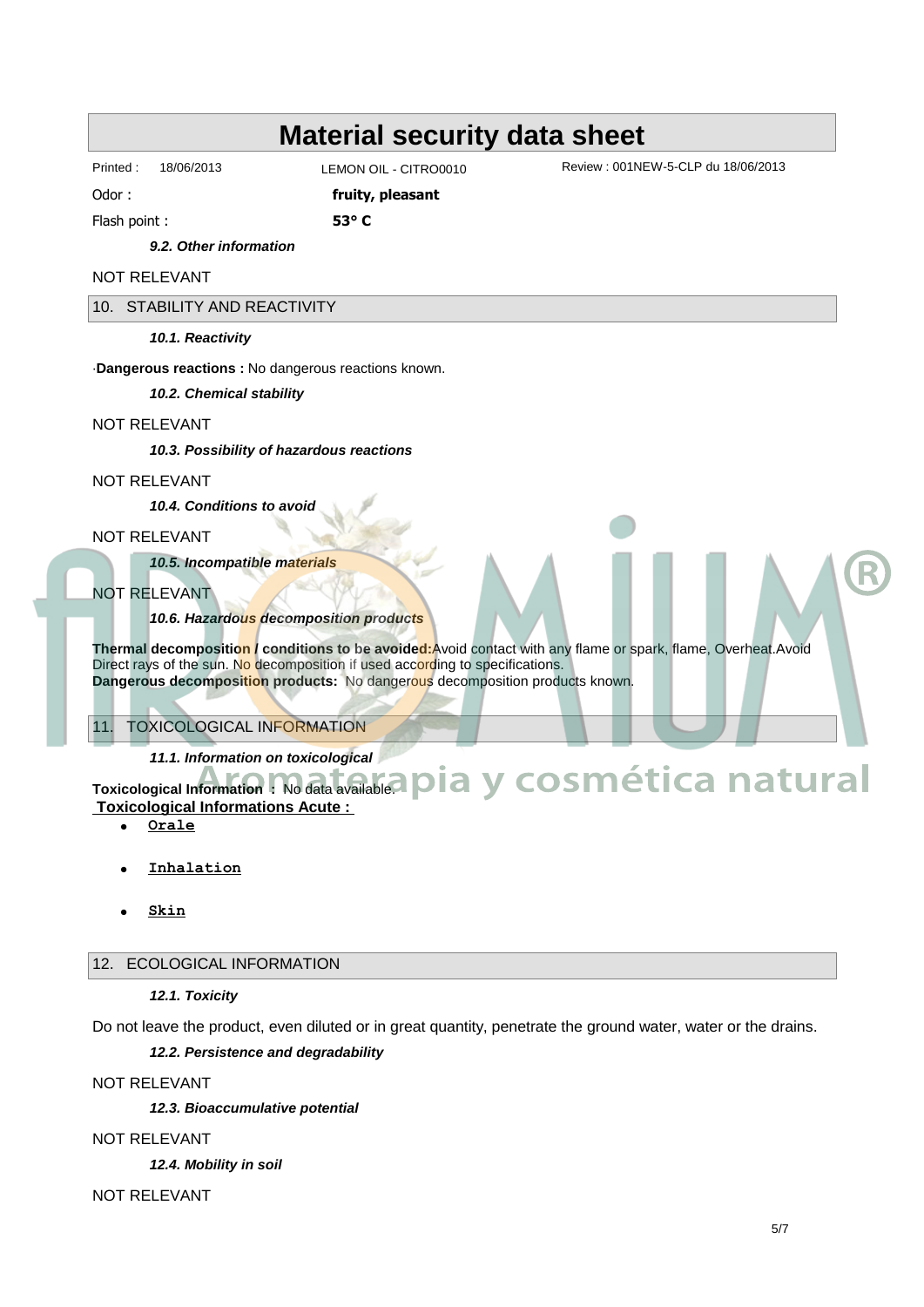LEMON OIL - CITRO0010

Printed : 18/06/2013 Review : 001NEW-5-CLP du 18/06/2013

**12.5. Results of PBT and vPvB assessment**

#### NOT RELEVANT

**12.6. Other adverse effects**

#### NOT RELEVANT

13. DISPOSAL RECOMMENDATIONS

#### **13.1. Waste treatment methods**

**Product :** Recommandation : Does not have to be evacuated with the refuse . Not to let penetrate in the sewers. **Not cleaned packing : Recommandation : Evacuation in accordance with the regulations.** 

14. TRANSPORT INFORMATION

#### ADR:



**14.1. UN number**

ADR : 1169 ( Tunel code :(D/E) ) IMDG:1169 IATA :1169

#### Custom tariff : **33011310**

#### **14.2. UN proper shipping name**

ADR : EXTRACTS, AROMATIC, LIQUID IMDG:EXTRACTS, AROMATIC, LIQUID IATA :EXTRACTS, AROMATIC, LIQUID

#### **14.3. Transport hazard class(es)**

ADR : 3 IMDG:3 IATA :3

**14.4. Packing group**

ADR : III IMDG:III IATA :III

**14.5. Environmental hazards**